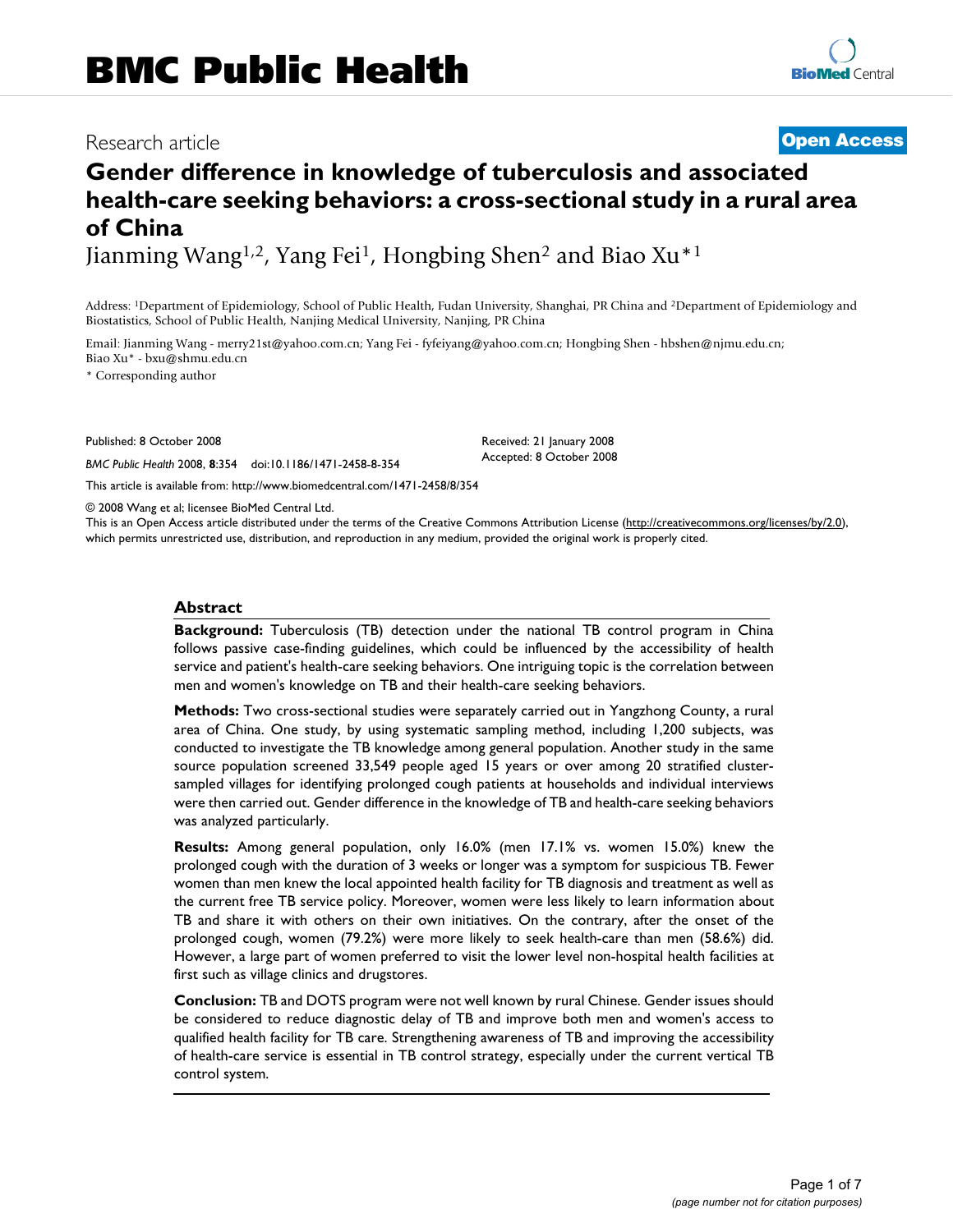# **Background**

Tuberculosis (TB) is a leading cause of death world-wide, especially in low-income and middle-income countries [1]. Although TB prevalence and death rates have probably been falling globally for several years, the total number of new cases is still rising slowly, due to the caseload continuing to grow in the African, Eastern Mediterranean and South-East Asia regions [2].

China has the world's second largest number of TB cases [3]. To fight against TB, the Chinese National TB Control Program (NTP) has adopted the directly observed treatment, short course (DOTS) strategy since 1992 [4]. However, the progress in TB control was slow during the 1990s, resulting in the detection rate of TB stagnating around at 30%, far below the target set by World Health Organization (WHO) [3]. Recently, especially after the outbreak of Severe Acute Respiratory Syndrome (SARS) in 2003, the Chinese government has taken a series of measures to strengthen its public health system and put great efforts on TB control. However, as a country with large populations, China is still facing great challenges, especially in rural areas. One of them is the accessibility of TB services toward the entire population [5,6]. Although China's NTP has set a free TB service policy, in most places access to TB care is still unsatisfactory.

TB control system in China is vertically composed by specialized TB dispensaries and TB control departments from county/district level to national TB Center. The basic unit of TB control in rural China is the county TB dispensary which is the main place for DOTS implementation. As case detection in the NTP in China follows WHO recommended passive case-finding guidelines, people with TB related symptoms should be identified when they seek care at a general health facility, and referred to the specialized TB dispensary for diagnosis, treatment and case management. Therefore, early detection of TB depends on whether patients could perceive their needs of seeking health-care for TB symptoms such as cough; and whether patients could be promptly referred to TB dispensaries by doctors in general hospitals and other health providers [7]. However, under the current fee for service and bonusrelated revenue mechanism in China's health system, it is not surprising to find that the referral does not work well in many places [4]. Thus, making people understand when and where they should seek health-care is of great importance. Several studies have proved that lack of knowledge to TB is likely to hinder positive health-care seeking behavior whilst better knowledgeable on TB was significantly related to health-care seeking action [8-10]. Studies also found that there was gender difference in knowing TB. As reported by Agboatwalla in Pakistan and Shetty in London, knowledge of TB was generally deficient in women, particularly in rural women [11,12].

Gender disparity is focused world-wide as higher notification rates of TB among men than women have been observed in many countries [13]. These findings raise the hypothesis that TB among women might be underreported in developing countries. It has been supported by the results from several studies comparing active and passive case-finding strategies [14]. One study in Bangladesh reported that women, in comparison with men, had significantly longer diagnostic delay and patient delay [15]. Similar results could be found in Shandong Province of China, where women experienced longer health system delays than men, and that the higher the level of health facility patients first visited, the less time was needed to achieve a diagnosis [16]. Our former qualitative study in China also found a gender disparity in the experiences of health-care seeking and access to TB care [17]. Factors affecting patient's behavior were complex. Whether the gender difference in health-care seeking behavior is associated with the disparity of knowledge to TB among men and women is unclear. Few studies have been focused on this issue.

The purpose of the present study was to understand whether and what extent people in rural China know TB and aware of the pro-poor DOTS program, and further to understand the collation between rural people's knowledge and awareness of TB and their health-care seeking behaviors from a gender perspective.

# **Methods**

# *Study site*

This study was conducted in YZ County, an island locating on the middle of Yangtze River in the southeast part of China, with a population of about 0.3 million and an area of about 332 km2. This is a relatively rich area ranked as one of the 100 richest counties in China. The county TB dispensary is affiliated to CDC (Center for Disease Control and Prevention), which was formerly called Anti-Epidemic Station. It is the exclusive appointed health facility responsible for TB diagnosis and treatment for the county residents (County hospital is appointed for severe inpatients). All suspected TB patients should be referred to this unit for further examination. Free diagnosis and treatment are available in TB dispensary for sputum smear positive patients (it has been expanded to all patients including sputum smear negative patients since 2005). Here, 'free' means no charges for sputum smear test, chest X-ray examination and anti-tuberculosis medications distributed by government. All other health facilities in this county including township health centers, private practitioners and village health stations are responsible for referring TB suspects to the county TB dispensary, and smear microscopy tests and anti-tuberculosis medicines are not available in these facilities.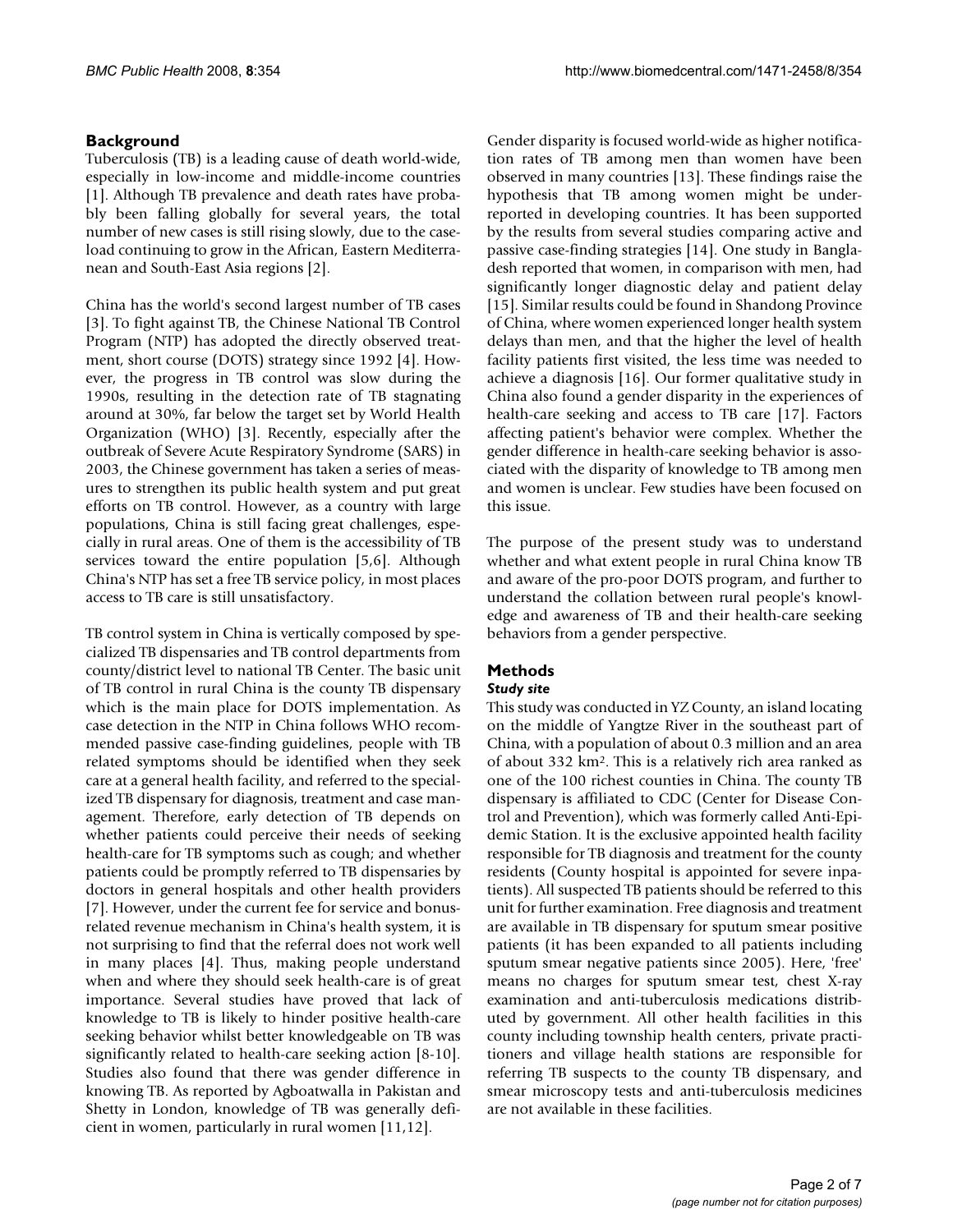#### *Study design and data collection*

Two cross-sectional studies were separately conducted in the study site.

#### *(1) Knowledge on TB among general population*

Sampling strategy in the current study followed the guidelines designed by China CDC. After sorting all towns in YZ County by socioeconomic status (gross domestic product), 2 towns were selected at the first stage by using a systematic sampling technique. Then 3 villages from each town were systematically sampled. At the third stage, 100 households were systematically sampled from each village based on the list of householders' names. In each household, two family members (aged 12 to 65) whose birthday (month and day) was close to the investigation date (month and day) were selected as study subjects and were then interviewed by trained investigators with a detailed questionnaire. This questionnaire we adopted in the study referred to the questionnaire designed by China CDC, which has been applied in a national survey on the knowledge, attitudes and practices (KAP) towards TB in China [18].

# *(2) Health-care seeking behaviors among TB suspects*

Among the same source population, a stratified cluster sampling method was used to select sample units for TB screening. Totally, 20 villages were randomly sampled from 5 towns (one town named as SM where the county center located was not involved in the sampling process). All permanent inhabitants aged 15 years or over were the study population and then screened by using a simple questionnaire for identifying people at each household with prolonged cough which was a main symptom for TB. A detailed structured questionnaire was then administered for all identified cough cases to collect socioeconomic and demographic variables, symptoms other than cough and health-care seeking behaviors. These patients with prolonged cough were regarded as TB suspects and were then referred to CDC for free X-ray examination and sputum smear microscopy test.

In this study, delays in TB diagnosis are generally divided into 'patient delay" and 'system or service provider delay'. 'Patient delay' refers to the time between the first onset of symptoms and first utilization of a healthcare provider, whilst 'system delay' refers to the time between the first utilization of a health provider and a confirmed diagnosis of TB [7].

# *Data analysis*

Data were analyzed by SPSS 11.0 software (Chicago, Illinois, USA). Chi-square test for proportions and student's *t*-test and Kruskal-Wallis H test for continuous variables were used to describe differences between groups. About 10% of all cases were randomly selected to be re-interviewed through telephone by the supervisor after field investigation. In this study, a prolonged cough was defined as the cough lasting for 3 weeks or longer. Healthcare seeking behaviors included buying drugs in pharmacies and visiting private practitioner, village health workers, physicians in town, county or upper level hospitals and the County TB Dispensary. Formal health-care seeking was exclusively defined as the experience of visiting town or upper level hospitals. Health-care seeking delay referred to a period from the onset of symptoms to the first utilization of a health facility.

# *Ethical consideration*

Oral inform consent was obtained in the study on the knowledge of TB among general population. Written inform consent was obtained from all participants in the study on health-care seeking behavior among TB suspects. The study was approved by Institutional Review Board in School of Public Health, Fudan University.

# **Results**

# *1. Knowledge on TB among general population*

One thousand and two hundred adults were selected for the survey of knowledge on TB and 1083 subjects completed the questionnaire. The proportion of men and women were 46.4% and 53.6% respectively, with the average age of  $43.1 \pm 12.9$  years. The median annual income per capita was around 4000 CNY (Chinese Yuan). As shown in table 1, 99.2% of the subjects have heard about TB and a large part of them regarded it as a contagious disease (men 92.6%; women 91.6%). Many of them thought TB was a relatively severe disease, which could influence the labor ability. About 15.6% of them actively acquired information about TB and 13.1% of them shared it with others on their own initiatives. Significantly more men than women actively learned knowledge about TB (men 20.1% vs. women 11.7%, P < 0.001). Sixteen percent of them (men 17.1% vs. women 15.0%) understood that the prolonged cough with the duration over 3 weeks was a suspicious symptom for TB. When inquired about the current TB policy in YZ County, 63.4% (men 69.9% vs. women 57.8%,  $P < 0.001$ ) answered that they knew about the appointed health facility for TB diagnosis and treatment. Less women than men knew the local policy for free TB service with a significant gender disparity. Approximately 38.6% women vs. 46.8% men ( $P = 0.007$ ) knew that it was free for TB diagnosis as well as 34.4% women vs. 44.6% men ( $P < 0.001$ ) knew that it was free for TB treatment in the local county. Only 73.6% (men 78.5% vs. women 69.4%) believed TB was a curable disease at the present time.

# *2. Health-care seeking behaviors among TB suspects*

By screening 33,549 people (16,227 men and 17,322 women), 190 subjects were notified with a prolonged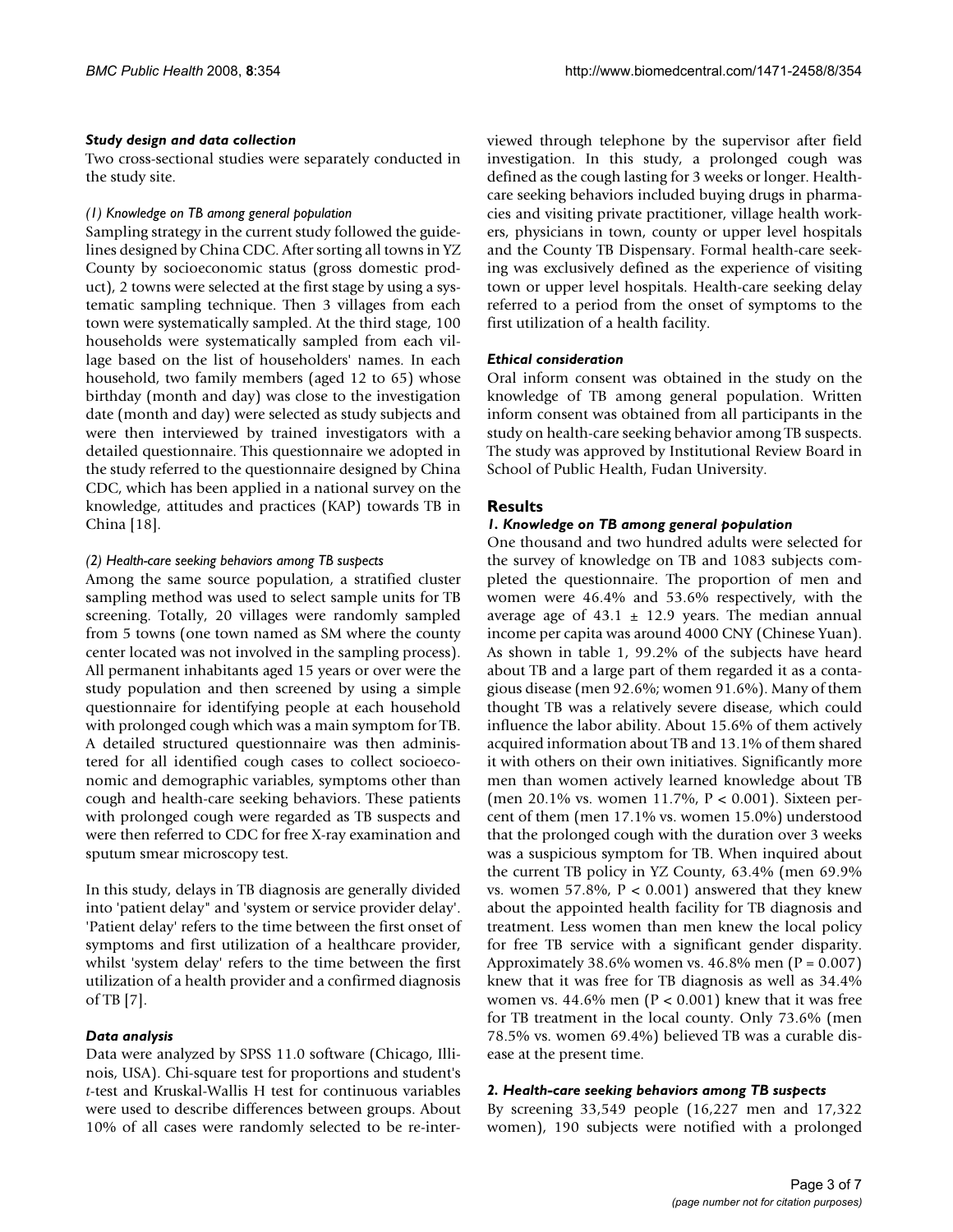| Questions                                                                |                 | Total( $n = 1083$ )<br>n (%) | Men( $n = 502$ )<br>n (%) | Women( $n = 581$ )<br>n (%) |
|--------------------------------------------------------------------------|-----------------|------------------------------|---------------------------|-----------------------------|
| I. Have you ever heard about TB?                                         | No              | 9(0.8)                       | 3(0.6)                    | 6(1.0)                      |
|                                                                          | Yes             | 1074(99.2)                   | 499(99.4)                 | 575(99.0)                   |
| 2. Is TB transmissible?                                                  | Don't know      | 55(5.1)                      | 22(4.4)                   | 33(5.7)                     |
|                                                                          | No              | 31(2.9)                      | 15(3.0)                   | 16(2.8)                     |
|                                                                          | Yes             | 997(92.1)                    | 465(92.6)                 | 532(91.6)                   |
| 3. Do you regard TB as a severe disease?                                 | Don't know      | 44(4.1)                      | 20(4.0)                   | 24(4.1)                     |
|                                                                          | No              | 11(1.0)                      | 9(1.8)                    | 2(0.3)                      |
|                                                                          | Severe          | 250(23.1)                    | 113(22.5)                 | 137(23.6)                   |
|                                                                          | Very severe     | 778(71.8)                    | 360(71.7)                 | 418(71.9)                   |
| 4. Do you think TB will influence the labor ability?                     | Don't know      | 43(4.0)                      | 17(3.4)                   | 26(4.5)                     |
|                                                                          | No              | 9(0.8)                       | 4(0.8)                    | 5(0.9)                      |
|                                                                          | Yes, but little | 294(27.1)                    | 132(26.3)                 | 162(27.9)                   |
|                                                                          | Yes, seriously  | 737(68.1)                    | 349(69.5)                 | 388(66.8)                   |
| 5. Did you actively learn something about TB?                            | No              | 914(84.4)                    | 401(79.9)                 | 513(88.3)                   |
|                                                                          | Yes             | 169(15.6)                    | 101(20.1)                 | 68(11.7)                    |
| 6. Did you actively share the knowledge of TB with others?               | No              | 941 (86.9)                   | 429(85.5)                 | 512(88.1)                   |
|                                                                          | Yes             | 142(13.1)                    | 73(14.5)                  | 69(11.9)                    |
| 7. What's the duration of cough regarded as TB suspicious symptom?       | Don't know      | 490(45.2)                    | 196(39.0)                 | 294(50.6)                   |
|                                                                          | <1 week         | 75(6.9)                      | 41(8.2)                   | 34(5.9)                     |
|                                                                          | I week+         | 129(11.9)                    | 87(17.3)                  | 42(7.2)                     |
|                                                                          | 3 week+         | 173(16.0)                    | 86(17.1)                  | 87(15.0)                    |
|                                                                          | I month+        | 216(19.9)                    | 92(18.3)                  | 124(21.3)                   |
| 8. Is there an appointed health facility for TB diagnosis and treatment? | Don't know      | 377(34.8)                    | 142(28.3)                 | 235(40.4)                   |
|                                                                          | No              | 19(1.8)                      | 9(1.8)                    | 10(1.7)                     |
|                                                                          | Yes             | 687(63.4)                    | 351(69.9)                 | 336(57.8)                   |
| 9. Is it free for TB diagnosis in your county?                           | Don't know      | 484(44.7)                    | 209(41.6)                 | 275(47.3)                   |
|                                                                          | No              | 140(12.9)                    | 58(11.6)                  | 82(14.1)                    |
|                                                                          | Yes             | 459(42.4)                    | 235(46.8)                 | 224(38.6)                   |
| 10. Is it free for TB treatment in your county?                          | Don't know      | 463(42.8)                    | 201(40.0)                 | 262(45.1)                   |
|                                                                          | No              | 196(18.1)                    | 77(15.3)                  | 119(20.5)                   |
|                                                                          | Yes             | 424(39.2)                    | 224(44.6)                 | 200(34.4)                   |
| 11. Do you believe TB is a curable disease?                              | Don't know      | 60(5.5)                      | 24(4.8)                   | 36(6.2)                     |
|                                                                          | No              | 48(4.4)                      | 19(3.8)                   | 29(5.0)                     |
|                                                                          | Sometimes       | 178(16.4)                    | 65(12.9)                  | 113(19.4)                   |
|                                                                          | Yes             | 797(73.6)                    | 394(78.5)                 | 403(69.4)                   |
|                                                                          |                 |                              |                           |                             |

**Table 1: Responses to questions towards TB among men and women in a rural area of China**

cough within the past three months. After recheck, 7 patients were excluded due to the short durations of cough. Another 12 former TB patients diagnosed three months ago were also excluded. Finally, 171 subjects (99 men and 72 women) identified as TB suspects were involved in the analysis. As shown in table 2 and table 3, 67.3% of them had sought for health-care during the current cough episode and only 30.4% of them went to the town hospital or upper levels seeking for formal healthcare. Nearly 59.6% of them firstly visited village clinics or drugstores after the onset of cough. The median of household per capita income was 4000 CNY and 3000 CNY respectively in the group with or without seeking healthcare  $(P = 0.042)$ . More women than men sought healthcare for the current prolonged cough with a significant gender difference (women 79.2% vs. men 58.6%, *P* = 0.005). However, men preferred to visit upper level health facilities first, whereas women preferred to visit lower level health facilities first (Table 3). Even in the second health-care seeking episode, this gender difference still existed. The median of delay from the onset of symptoms to the first visit at health facility was 10 days. There was no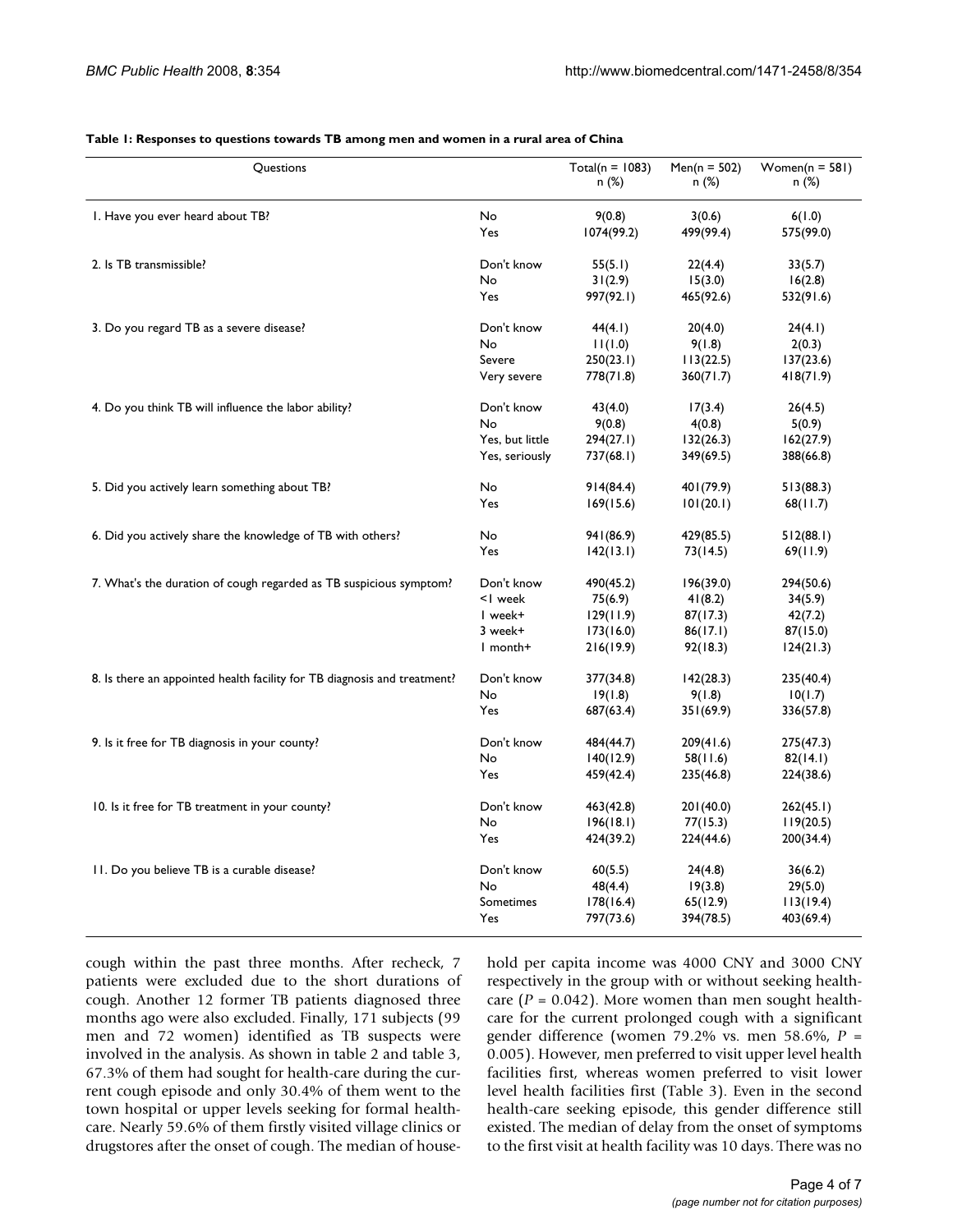|                                   |                 | Seeking health-care |                      |  |
|-----------------------------------|-----------------|---------------------|----------------------|--|
| Variables                         | No ( $n = 56$ ) | Yes ( $n = 115$ )   | P                    |  |
| Gender                            |                 |                     |                      |  |
| Men                               | 41              | 58                  | 0.005 <sup>†</sup>   |  |
| Women                             | 15              | 57                  |                      |  |
| Age (years)                       |                 |                     |                      |  |
| Mean $\pm$ SD                     | $65.3 \pm 14.7$ | $63.2 \pm 13.3$     | 0.362 <sup>‡</sup>   |  |
| Household per capita income (CNY) |                 |                     |                      |  |
| Median                            | 3000            | 4000                | $0.042*$             |  |
| Education (years)                 |                 |                     |                      |  |
| Illiterate                        | 18              | 47                  | $0.477$ <sup>+</sup> |  |
| Primary school                    | 21              | 41                  |                      |  |
| Secondary school and above        | 17              | 27                  |                      |  |
| Marital status                    |                 |                     |                      |  |
| Single/married                    | 46              | 94                  | 0.949 <sup>+</sup>   |  |
| Divorced/bereft of spouse         | $\overline{10}$ | 21                  |                      |  |

**Table 2: Relation between social economic and demographic characteristics and health-care seeking behavior**

†:Chi-square test; ‡:Student's *t*-test; \*:Kruskal-Wallis H test

gender disparity on the patient delay among TB suspects (Kruskal-Wallis test,  $P = 0.305$ ). After screen, the identified patients with prolonged cough were referred to CDC for further free check, 128 (74.9%; men/women: 74.7%/ 75.0%) traveled to CDC for free chest X-ray examination and 153 (89.5%; men/women: 89.9%/88.9%) provided samples for free sputum smear test. Among 153 TB suspects being further rechecked, 8 (7 men and 1 woman) were ultimately diagnosed with pulmonary TB.

# **Discussion**

With the vertical TB control system, DOTS program characterized by the free TB diagnosis and anti-tuberculosis treatment is only available in TB dispensary. In rural areas, the lowest level of TB control system is the county TB dispensary where patients with cough and/or other TB symptoms do not routinely visit. In the context of China's TB control policy, it's not possible to see this system being replaced by the non-specialized health facilities in a near future. So the accessibility of DOTS in China relies on referral by doctors in general hospitals, and/or self-referral by patients. To empower patients, and to make people understand when and where they should seek health-care, Chinese government has initiated a massive education program on TB in general population, especially people living in the rural areas. One of the objectives of this education program is to help potential TB patients identify the suspicious symptoms and go to the right place for treatment in time. Either in the urban hospitals or in the remote rural health facilities (even in the village health station), there are posters on the wall, such as 'If coughed for more than 3 weeks, you are suspect for TB', 'The government provides free treatment for communicable TB' and 'Local CDC (TB dispensary) provides free service for sputum smear test, chest X-ray and anti-tuberculosis medicines'. This information also spread through other vivid and dramatic manners such as newspaper, website, television, broadcast, brochure and leaflet. People would argue that it does not sound reasonable to expect non-patients and/or potential patients to know where to go for TB diagnosis and treatment, but it's a compromise to the vertical TB control system. Theoretically, the health staff that TB patients encounter should refer them to the correct place for diagnosis and treatment, where DOTS program is

**Table 3: Level of health facilities TB suspects visited during the first two health-care seeking\***

| Level of Health facility       | Ist visit                  |                         |                           | 2nd visit               |                     |                            |
|--------------------------------|----------------------------|-------------------------|---------------------------|-------------------------|---------------------|----------------------------|
|                                | Total( $n = 109$ )<br>n(%) | Men( $n = 56$ )<br>n(%) | Women( $n = 53$ )<br>n(%) | $Total(n = 34)$<br>n(%) | Men(n = 17)<br>n(%) | Women( $n = 17$ )<br>n (%) |
| County hospital or upper level | 14(12.8)                   | 9(16.1)                 | 5(9.4)                    | 6(17.6)                 | 6(35.3)             | 0(0)                       |
| County TB dispensary           | 0(0)                       | 0(0)                    | O(0)                      | 1(2.9)                  | 0(0)                | 1(5.9)                     |
| Town hospital                  | 30(27.5)                   | 17(30.4)                | 13(24.5)                  | 9(26.5)                 | 4(23.5)             | 5(29.4)                    |
| Village clinic                 | 51(46.8)                   | 25(44.6)                | 26(49.1)                  | 14(41.2)                | 6(35.3)             | 8(47.1)                    |
| Drugstore                      | 14(12.8)                   | 5(8.9)                  | 9(17.0)                   | 4(11.8)                 | 1(5.9)              | 3(17.6)                    |

\*: Patients seeking health-care within 3 months preceding interview were involved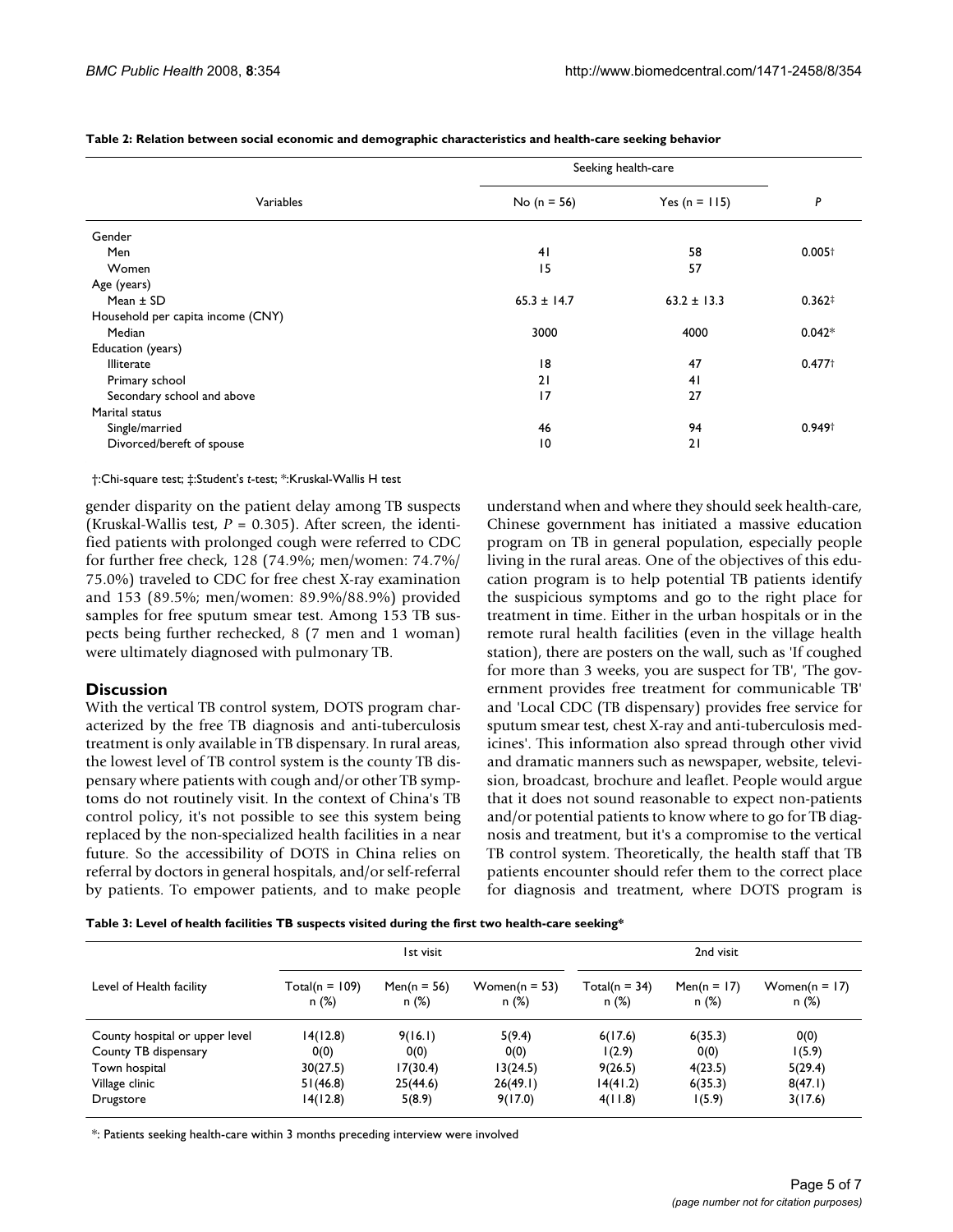available. However, this referral system does not work well in many places [5,19]. As we know, under China's health system reforms, hospitals and other health facilities have adopted fee for service and bonus-related revenue systems to encourage their medical staffs to make more money [4]. It is not surprising, therefore, that these health facilities have been developing a variety of means to attract patients in order to generate more revenues by providing more services and selling more drugs [4]. It is also common to see that, repeated outpatient visits before diagnosis, over-prescription of drugs and prolonged treatments instead of referral to appointed health facilities in time [17]. Admittedly, the heavy financial burden on TB patients is one of the major problems in China's TB control which has been the main reason for poor access to TB care and treatment compliance. Pressure to generate revenue and competence of health workers at different levels cause diagnostic delay and high economic burden to TB patients and ultimately impede effective TB control in China [20]. But, if patients know TB diagnosis and treatment should be free, they would have more chances to ask why they should pay for TB care and what cost should be covered by the free care. Therefore, on one hand, regulating doctors' referral could be effective to shorten diagnosis delay for TB; on the other hand, educating general population to seek health-care in an appropriate way is also an alternative.

Massive health education programs in China have been proved to make a great impact on the enhancement on people's knowledge about TB. From the current study, we are also glad to find that almost all people have heard about TB and more than 92% knew it was a transmissible disease. However, knowledge about TB linked with health-care seeking behaviors still seems unsatisfactory. Only 16% of them knew that cough lasting for more than 3 weeks was a suspicious symptom for TB and less than half of them knew the free policy for TB diagnosis and treatment. The incomprehensive perception on TB among general population after the massive education program arouses our consideration on the health educations in China: whether it is a successful campaign and what is the cost-effective way?

One interesting result in our study is that the gender disparity of knowledge towards TB among men and women was inconsistent with the health-care seeking behaviors. Compared with men, women lacked knowledge about TB symptoms and the pro-poor service policy. However, they were more likely than men to seek health-care after the onset of TB suspicious symptoms. As proved in several studies, deficient knowledge in women and patient's recognition of TB were statistically significant factors of diagnostic delay for TB [11,21]. A study in rural Inner Mongolia of China also reported that women with less education tended to be less knowledgeable about TB and

were less likely to seek care than men though gender difference was not statistically significant in the quantitative survey [22]. In our current study, lack of knowledge among women did not show negative impacts on their health-care seeking. This phenomenon could also be found in South India that despite facing greater stigma and inconvenience, women were more likely than men to access health services and adhere to treatment [23]. However, when we take a deep look on the data and further explore their health seeking experiences, it is not surprised to find that men and women have different preference on the health-care service. Men preferred to visit upper level health facilities – the hospitals, whereas women preferred to visit lower level health facilities such as village health stations. As proved by other studies, patients who chose the village clinic or private providers as their first health facility usually experienced a much longer health system delay than that of those choosing other formal heath facilities [16,24]. Thus though women were more likely to seek health-care for TB suspicious symptoms, it might not help shorten the health system delay due to the weakness in diagnosis in non-formal health facilities. There are several explanations for this phenomenon. One might be the deficient knowledge on TB we discussed above. Another might be the special role of women in China. In rural areas of China, most work in the household is undertaken by women in addition to agricultural work, which may mean that they have less time seek health-care in a township health center or general hospital. Women may therefore prefer to visit facilities that are geographically accessible such as village health stations or private practitioners.

Another intriguing phenomenon found from this study also need to be further studied, which was that, though free service was provided to the identified cough patients, some of them were still not willing to get further examination. When inquired about the potential reasons, some patients answered "Free? I don't believe it. After examination, I am sure they will administrate many drugs and charge me a lot", and others said "That is only cough. I know it will not be a serious disease..." More reasons undermining this aspect need further studies.

One of the limitations in this study is that data were only collected from one county, which might not truly reflect the vision of the whole population in China. Though the study is very small, and findings from this study may not be comprehensive, it does have impacts on gender equity in TB control of China. Another limitation is that information depended on self-reported data and the survey on health-care seeking behavior was based on recall history. To minimize recall bias, some strategies had been taken, such as questionnaires were pre-tested and all questions were set to be easy understood; investigators were carefully trained and supervised. Ten percent of subjects were